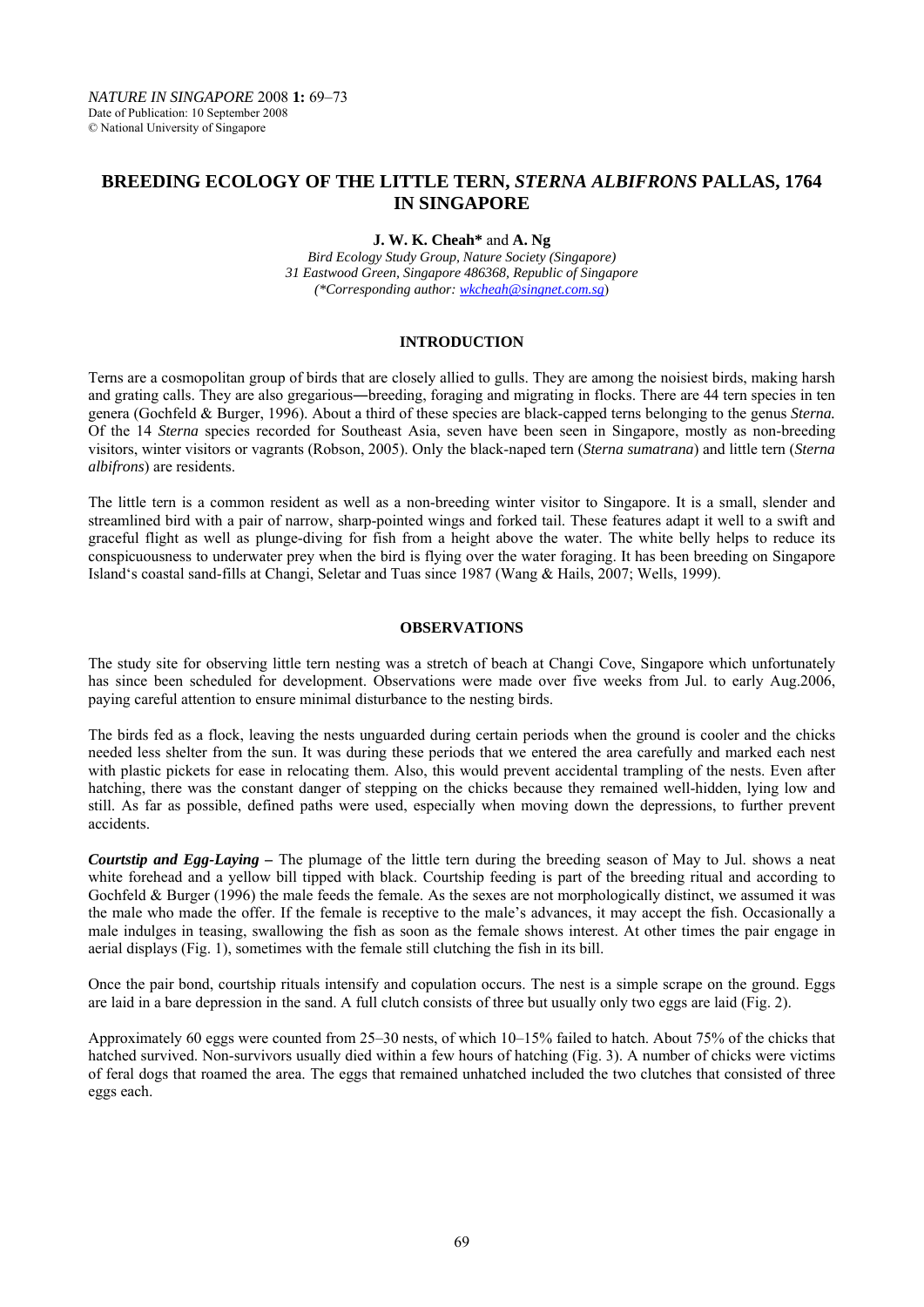

Fig. 1. Little terns in aerial display.



Fig. 2. A full clutch usually consists of three eggs. Fig. 3. Death of a newly-hatched chick.

The eggs are well-camouflaged on the ground. They are densely spotted with dark brown and pale lavender. Both parents help in their incubation and brooding. Whenever a parent bird arrives at the nest, it inspects the eggs, settles down and positions them nearer its body (Figs. 4–5). We were not able to ascertain the length of incubation as we could not determine when the eggs were laid. However, we estimate that the incubation period is approximately three weeks.



Fig. 4. Parent bird arriving at the nest. Fig. 5. Parent bird incubating the eggs.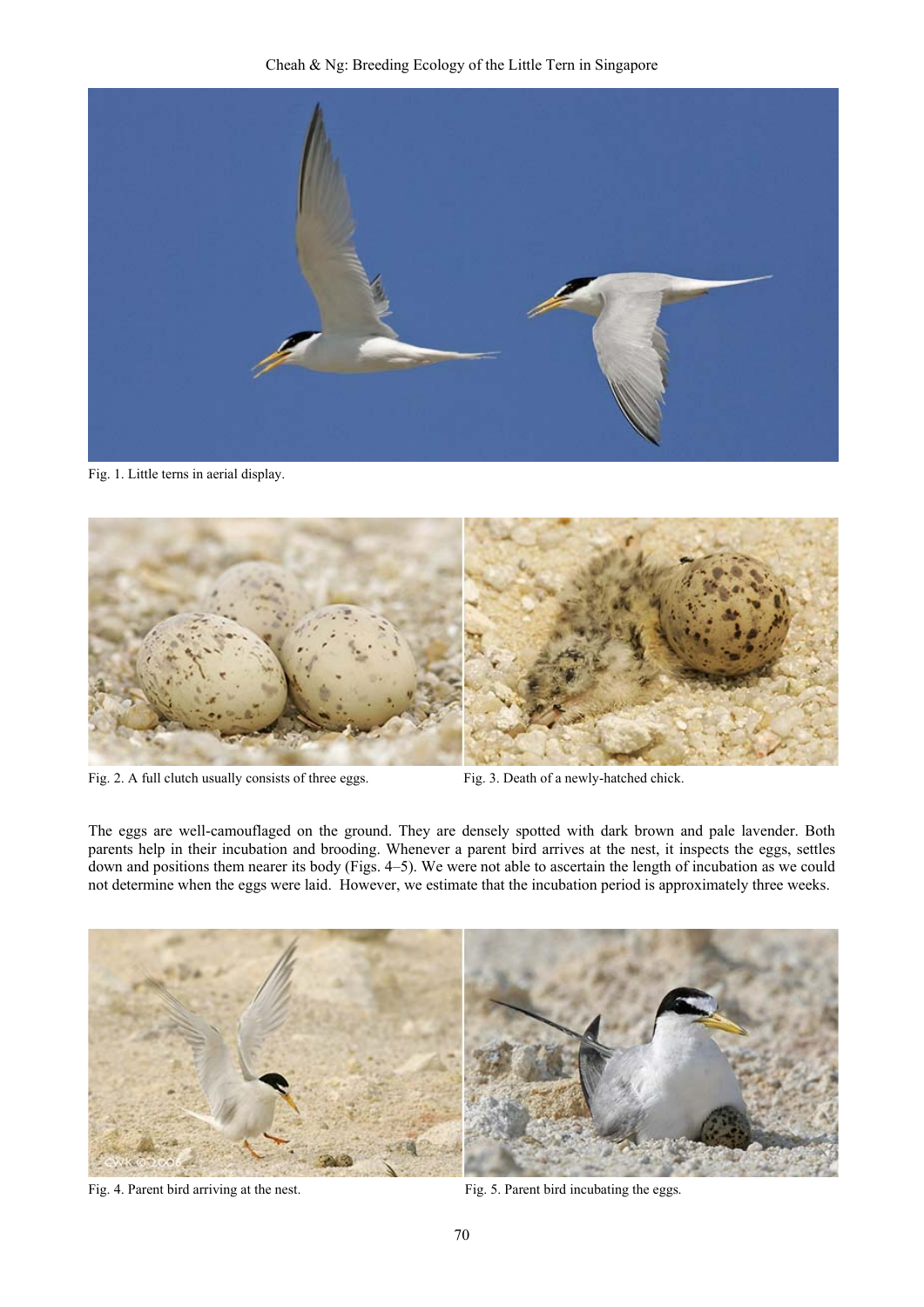#### *NATURE IN SINGAPORE* 2008



Figs. 6–7. An adult removing the eggshell after the hatching of the second egg.

*Chicks –* Once an egg hatches, one of the adult birds invariably removes the shell and dumps it some distance away (Figs. 6–7). This is to ensure that the nest's visibility is not compromised as the inner surface of the shell, being white, can easily attract predators. The second egg hatches one day later and again, the eggshell is removed for disposal elsewhere.

Newly-hatched chicks are blind and partially covered with down feathers (Figs. 8–9). There is a partial covering of down, thus they are described as being semi-precocial. Within a few hours the chicks begin to move about and by the next day they were totally covered with down feathers (Fig. 8).

The first two days are crucial to their survival but once they are able to move about, their survival chances improve. They normally remain motionless in the nest until they hear the all-clear call of the adults. Then the chicks move out, bill gaping, sometimes chirping, to beg for food (Fig. 10). However, at any sign of danger they immediately stop moving and remain still (Fig. 11).



Fig. 8. A two-day old chick covered with down feathers with the Fig. 9. Newly hatched chick with its sibling. second egg.



Fig. 10. Chick moving about a few days after hatching. Fig. 11. Chick freezing at the nest.

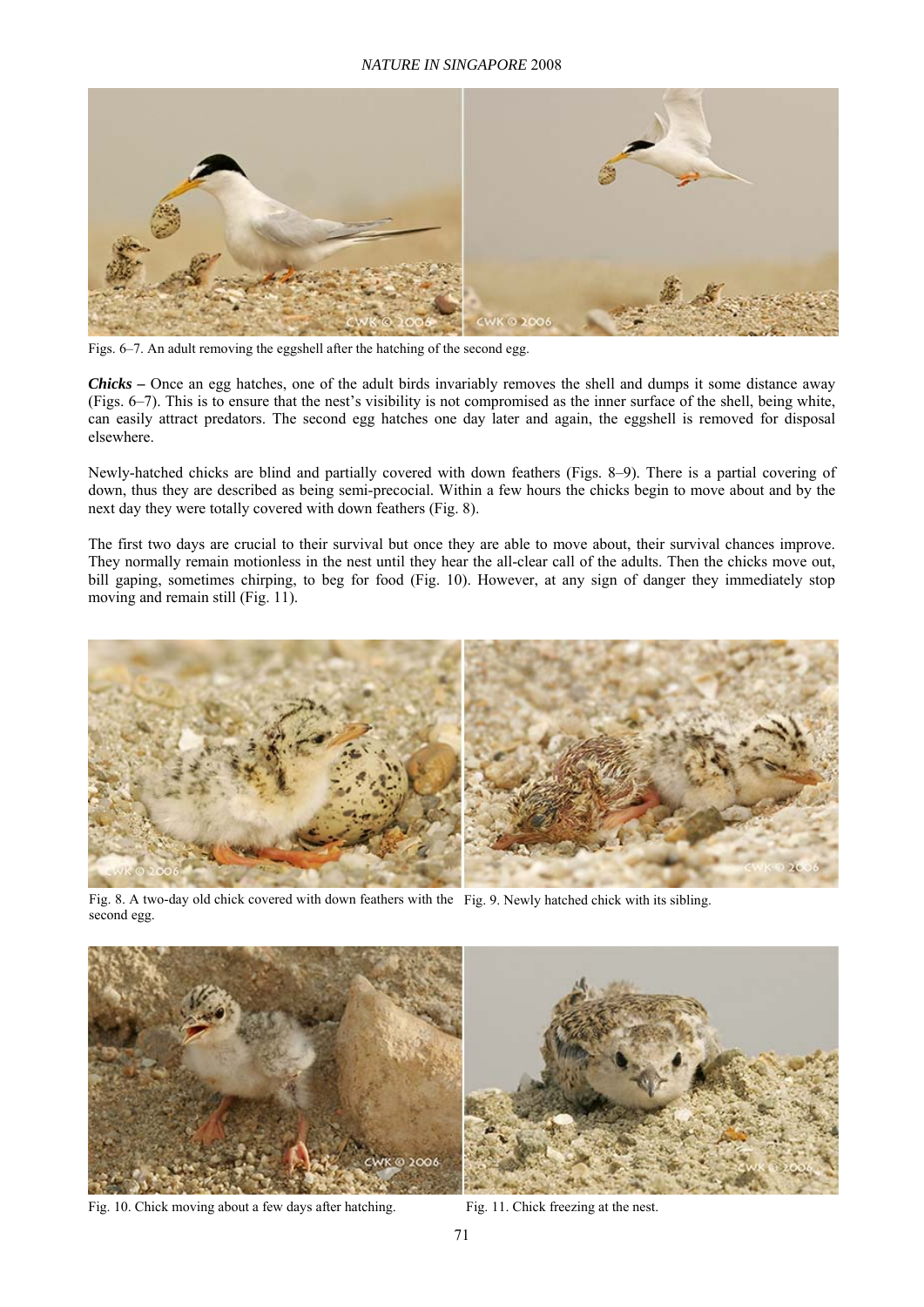Cheah & Ng: Breeding Ecology of the Little Tern in Singapore



Fig. 12. Adult feeding chick. Fig. 13. The arrival of an adult excites the chick.

Chick fatality can be high as a result of predation by feral dogs or excessive heat. The adults may react strangely to the death of their chicks. In one instance, the parent covered the chick's bill with a piece of stone as ants began to crawl over the carcass. It continued to sit on the remaining egg and dead chick, whilst being harassed by the sudden increase of flies and ants. Unfortunately, the remaining egg failed to hatch, probably because of the excessive temperature from the heated ground.

The chicks require about 20 days to fledge and during this period the adults are kept constantly busy feeding fish to the chicks (Fig. 12). Prior to fledging, the chicks constantly exercise their wings, flapping them whenever there is strong wind.

The fledglings become near-hysterical whenever a parent arrives with fish (Fig. 13). They wave their wings to attract attention to themselves. Juveniles from surrounding nests, however, normally remain silent, waiting patiently for their own parents to arrive. After feeding a chick, the parent would fly off to obtain food for the other chick. Should the other chick manage to snatch the fish, the rightful chick would usually chase it around until the fish was dropped and retrieved.

Up to three days' old, the chicks are fed with a liquid mix of fish. Subsequently, they are fed whole fishes. The parent would hold the fish just behind the head and direct it into the gaping mouth of the juvenile, head first (Figs. 14–15). This prevents the sharp spines of the fins damaging the throat as the fish slides down into the stomach.

With a larger fish it was not possible to place it within the chick's gape. The juvenile would receive the fish by gripping it just below the head. The juvenile then manipulates the fish so that it can be swallowed head-first.

Courtship feeding, as described earlier continued throughout this period when the parents were continually feeding the juveniles. The duration of courtship feeding was not observed.



Fig. 14. Adult directing a fish, head-first to its chick. Fig. 15. Chick with a fish in its bill.